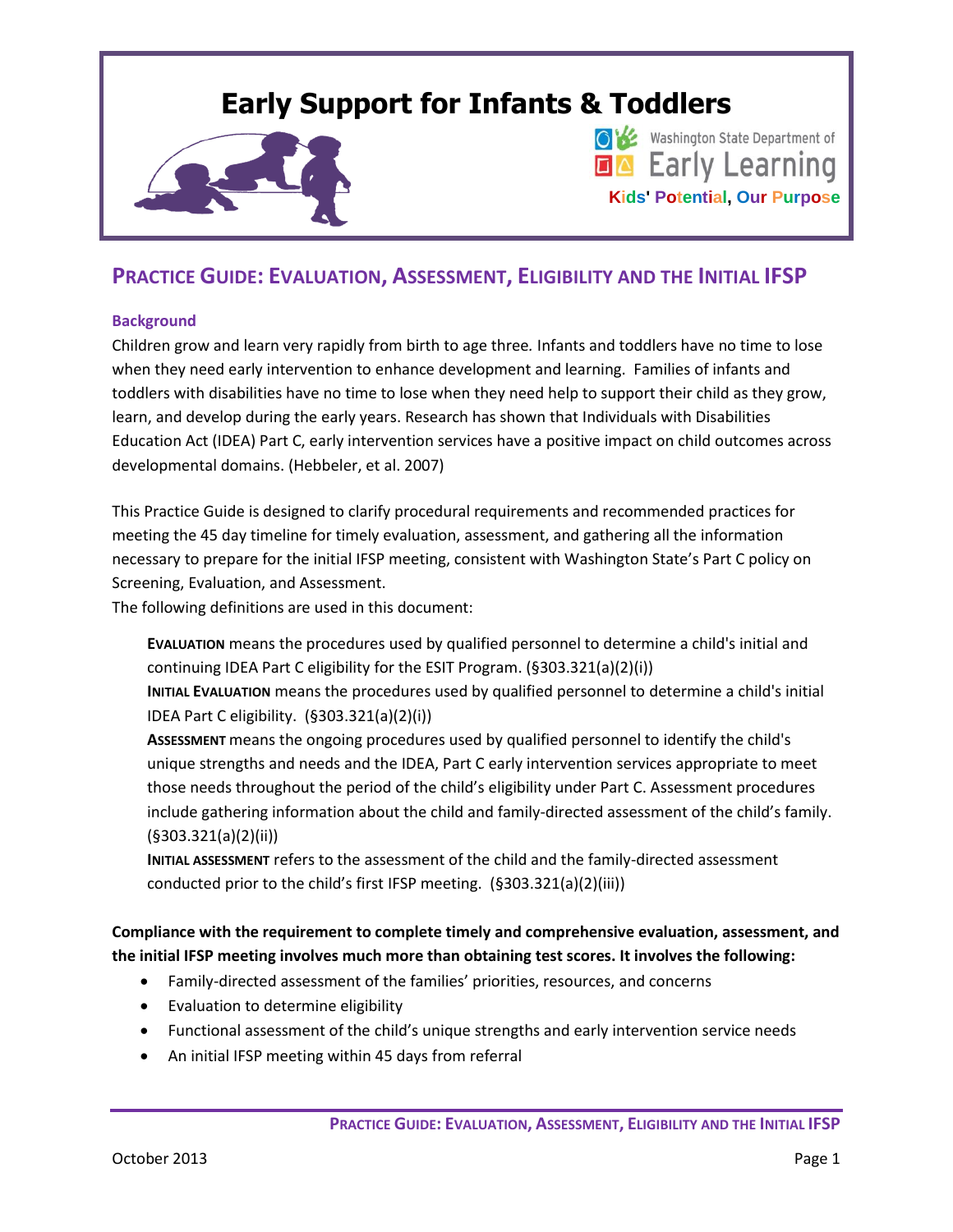## **Determining Eligibility for IDEA, Part C, Early Intervention Services**

## **Eligibility Criteria**

Washington State eligibility criteria for IDEA, Part C, early intervention services can be met by following one of two paths. Each path requires specific kinds of information, procedures for obtaining the information, and personnel considerations.

**Path 1: Documentation of a diagnosed physical or mental condition** that has a high probability of resulting in developmental delay or disability.

- The documentation required is a written statement by qualified medical personnel that names a specific diagnosis associated with a high probability of developmental delay or disability.
- Programs are encouraged to establish procedures with local medical providers in order to facilitate efficient communication and timely receipt of diagnostic statements from physicians.
- ESIT policy defines conditions associated with a high probability of developmental delay or disability as including but not limited to: chromosomal abnormalities, genetic or congenital disorders, disorders reflecting disturbance of the development of the nervous system, congenital infections, severe attachment disorders, disorders secondary to exposure to toxic substances, including fetal alcohol syndrome, deafness/hearing loss that adversely affects a child's development, and vision impairment/blindness.
- There are many other conditions and diagnoses, for example juvenile diabetes, asthma, celiac disease and prematurity, that alone do not establish eligibility.
- Scores from standardized, norm-referenced tests are not required to document eligibility via this path.

**Path 2: Norm-referenced, standardized test scores** that show a 25% delay based on chronological age OR 1.5 standard deviations below the mean score, in one or more of the following developmental areas: cognitive; physical (fine or gross motor); communication (expressive or receptive language); social or emotional, and adaptive. In the case of hearing and vision, the criteria listed within ESIT's policy on hearing impairment and vision impairment under diagnosed condition applies.

- Scores from norm-referenced, standardized tests in each developmental area are required to document eligibility via this path.
- Tests must be administered by qualified personnel.

## **Informed Clinical Opinion**

- Informed clinical opinion (ICO) is considered to be an element of all eligibility decisions, for each individual professional and for all teams.
- Well documented ICO can sometimes, although rarely, form the only basis for an eligibility decision when there are no appropriate test results because of a child's age or condition.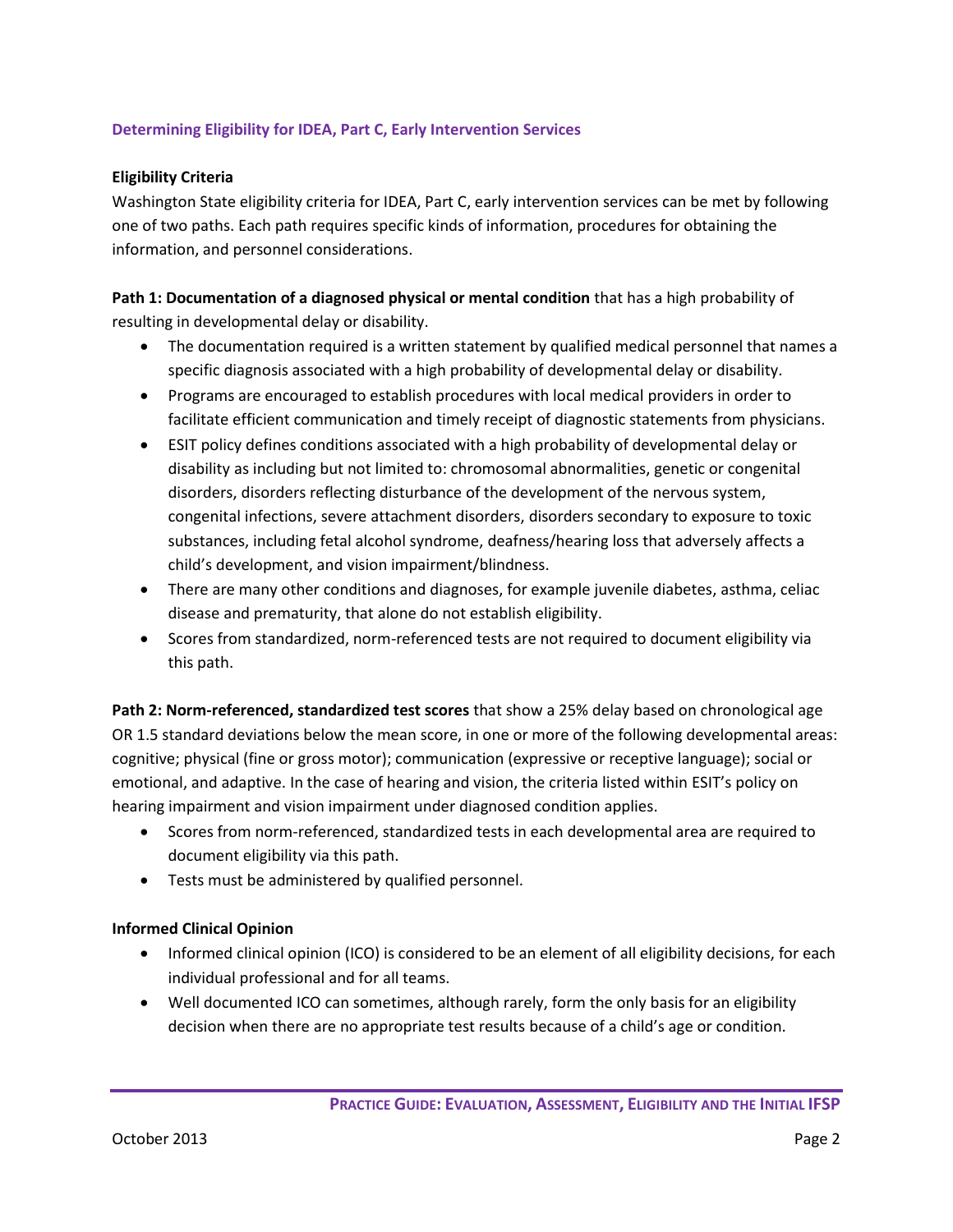• ICO may not be used to negate the results of an evaluation instrument that yields scores meeting established ESIT eligibility criteria.

## **Comprehensive and Multidisciplinary Evaluation and Assessment**

IDEA, Part C requires evaluations to be comprehensive and multi-disciplinary, to ensure that **no single discipline or procedure is used as the sole criterion for determining a child's eligibility.** Comprehensive multidisciplinary evaluation and assessment must always include professional observations of the child, information obtained from a review of existing records and information from the child's caregiver.

**A. Multidisciplinary evaluation and assessment** requires input from at least two qualified professionals with different areas of expertise using at least two procedures to make an eligibility decision. **No single person is allowed to determine eligibility for Part C**, except in rare cases where one person fills two discipline specific roles, such as a licensed occupational therapist who is also a certificated teacher.

- A medical provider who provides a written statement of diagnosis with high probability of developmental delay is considered to be one professional using one procedure for determining IDEA Part C eligibility. A second professional's opinion is needed.
- In the absence of a written statement of diagnosis, a comprehensive norm-referenced test (e.g., Bayley, DAYC, Battelle) administered by one qualified professional is considered to be one professional using one procedure for IDEA, Part C eligibility.
- A comprehensive curriculum-based assessment (CBA) (e.g., AEPS, Carolina, HELP, Transdisciplinary Play-Based Assessment) administered by a qualified professional on the team (educator, therapist, nurse) is a good choice for a second professional and procedure to determine eligibility. CBAs can also provide useful developmental information for writing Present Levels of Development and the Summary of Functional Performance, and inform the entry Child Outcome Summary (COS) ratings.

**B. Comprehensive evaluation and assessment** means that all areas of development are considered when conducting initial child evaluation and assessment and making an eligibility decision. Because developmental areas are interdependent in very young children, all areas must be evaluated. Washington State criteria allow children to be determined eligible for services based on a delay established by test scores from any one area of development.

- In IDEA, Part C, early intervention every evaluation and assessment must cover all areas of development, rather than evaluating and assessing only "areas of concern". Even if screening results indicate possible delays in only one area, eligibility determination for IDEA, Part C, early intervention services requires all five areas of development to be evaluated and assessed.
- Programs are encouraged to identify a single, norm-referenced instrument (e.g., ABAS II, Battelle, Bayley, DAYC,) that covers all areas of development and that can be administered by one professional, for efficiency in making an eligibility decision. After adding information from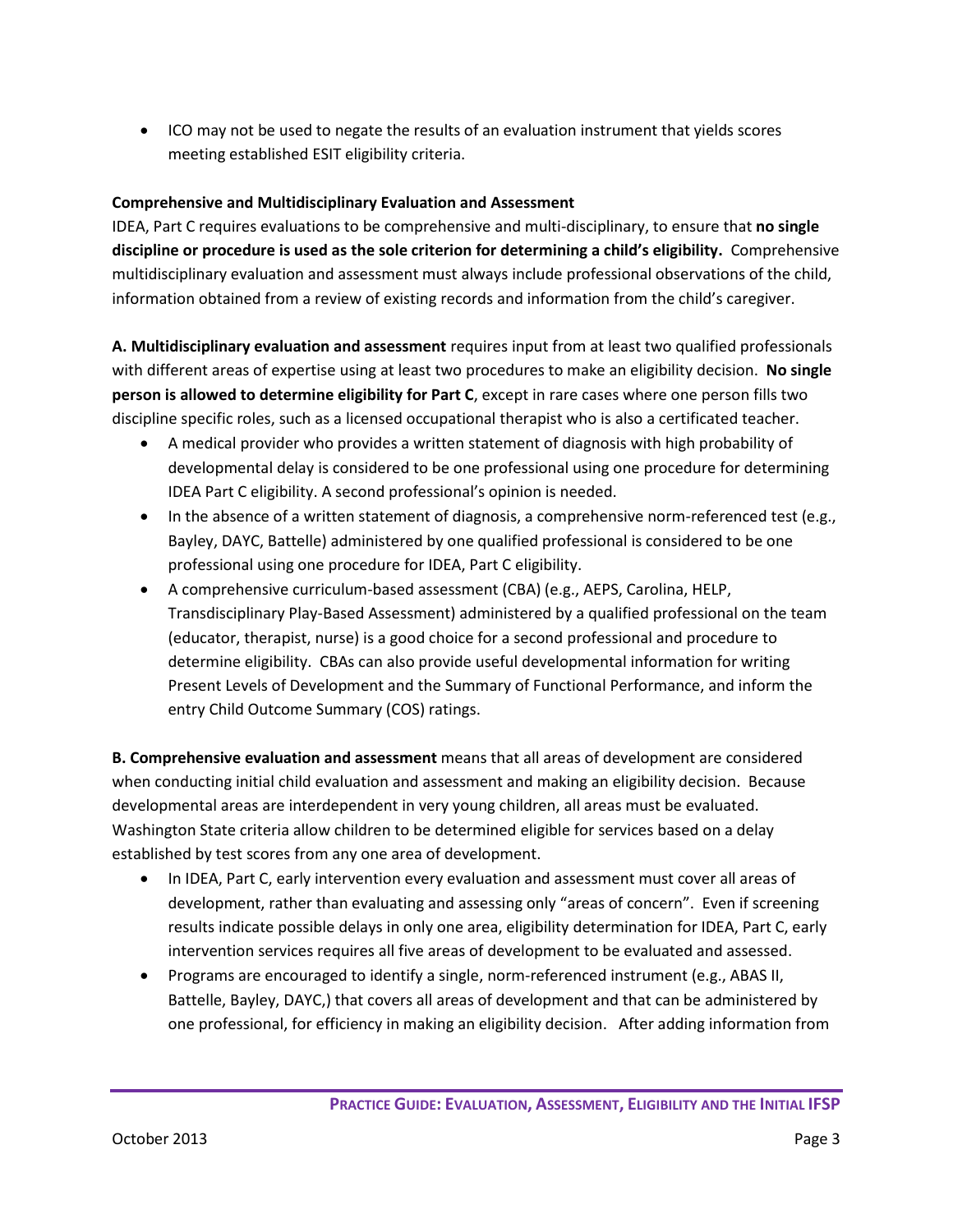a second professional, this allows the team to move on to functional child assessment, familydirected assessment and development of the initial IFSP within the 45 day timeline.

 Curriculum-based assessments (e.g., AEPS, Carolina, HELP, Transdisciplinary Play-Based Assessment) that cover all developmental areas can be used as a second procedure for functional child assessment.

## **Qualified Personnel**

Early intervention professionals must meet the minimum qualifications established by ESIT to perform evaluation and assessment in their specific discipline. Personnel must be trained and qualified to administer specific instruments according to test criteria.

## **Eligibility Determination Practices to Consider**

Screening

- Screening is not always required and may not be part of every eligibility determination process. For example, screening is an unnecessary procedure if a child has an existing medical diagnosis or has clear and significant delays across developmental areas.
- Screening results cannot be used to make infants and toddlers eligible for Part C services, but can increase efficiency in the evaluation process by "screening out" those children whose development seems to be progressing typically.
- To ensure that screening procedures are efficient and effective, practitioners should use normreferenced screening instruments that can be administered quickly by qualified personnel who have been trained to administer the screening instruments.

Eligibility Determination

- It is important to make an initial eligibility determination for Part C as soon as there is enough information to do so.
- Choose one of the two paths to meet developmental delay eligibility criteria as soon as possible (see Table 1 below)
	- $\circ$  Path 1: Use medical diagnosis (written statement of a condition with a high probability of resulting in developmental delay or disability)
	- o Path 2: Identify a single norm-referenced instrument (e.g., ABAS II, Battelle, Bayley, DAYC,) that covers all areas of development and can be administered by one professional
	- o For both paths, add information contributed by a second professional.

As soon as an eligibility decision is made, continue with functional child and family-directed assessment.

- The best combination of procedures and personnel for eligibility determination will depend on the characteristics of each child and family, available personnel resources, and requirements of funding sources.
- Discuss informed clinical opinion for every evaluation at individual and team levels as a standard practice in making eligibility decisions.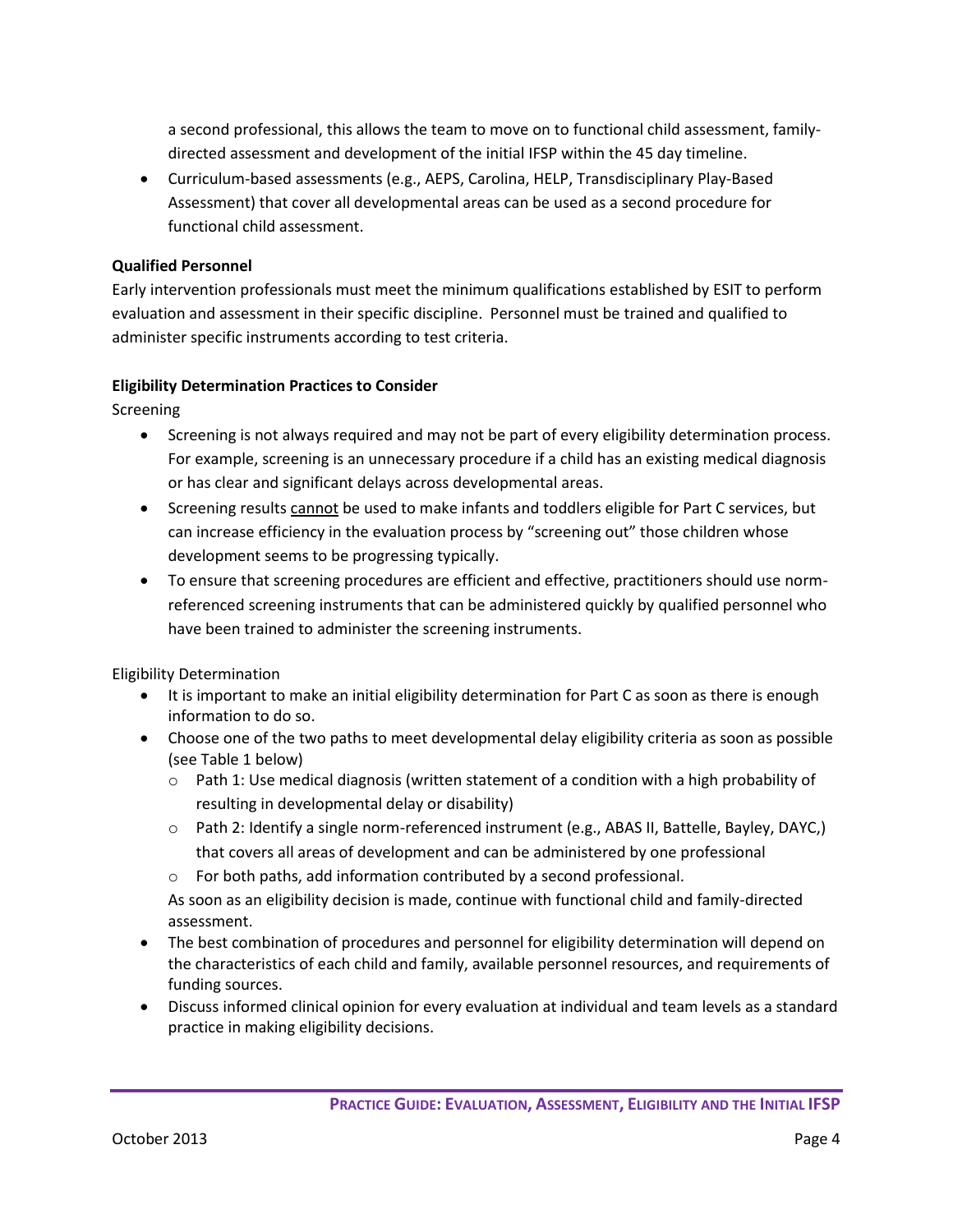## Table 1

| <b>PATHS TO PART C ELIGIBILITY IN WASHINGTON STATE</b> |                                                                                                                                                                                                                                                                                                                                                                                                                                                                                                                                                                                                                                                                                                                                                                                                                                                                                                                                                                                                                                                                                                                                                                                                                                                                                                                                                                                                                                                                        |
|--------------------------------------------------------|------------------------------------------------------------------------------------------------------------------------------------------------------------------------------------------------------------------------------------------------------------------------------------------------------------------------------------------------------------------------------------------------------------------------------------------------------------------------------------------------------------------------------------------------------------------------------------------------------------------------------------------------------------------------------------------------------------------------------------------------------------------------------------------------------------------------------------------------------------------------------------------------------------------------------------------------------------------------------------------------------------------------------------------------------------------------------------------------------------------------------------------------------------------------------------------------------------------------------------------------------------------------------------------------------------------------------------------------------------------------------------------------------------------------------------------------------------------------|
| <b>ELIGIBILITY PATHWAY</b>                             | REQUIREMENTS/CONSIDERATIONS                                                                                                                                                                                                                                                                                                                                                                                                                                                                                                                                                                                                                                                                                                                                                                                                                                                                                                                                                                                                                                                                                                                                                                                                                                                                                                                                                                                                                                            |
| Path 1: MEDICAL DIAGNOSIS                              | This path to eligibility requires a written statement by<br>medical personnel, documenting a diagnosed physical or<br>mental condition that has a high probability of resulting in<br>developmental delay<br>Examples include ASD, Down Syndrome, CP, Cornelia<br>$\circ$<br>deLang Syndrome<br>Not all conditions meet the criterion of high probability of<br>developmental delay<br>For example, prematurity, asthma, celiac disease and<br>$\circ$<br>juvenile diabetes alone do not qualify a child for IDEA,<br>Part C early intervention services<br>Standardized, norm-referenced test scores are not necessary<br>to make an eligibility decision if there is a medical diagnosis<br>that documents a high probability of developmental delay.<br>When eligibility is established based on medical diagnosis,<br>information in every area of development is necessary to<br>complete Present Levels of Development for each child.<br>As soon as eligibility has been established via medical<br>diagnosis and information from a second professional is<br>obtained, functional assessment, CBAs or other procedures<br>can be used to complete Present Levels of Development in all<br>areas and to develop child outcomes and intervention goals.<br>Therapists' domain-specific evaluations (i.e. PDMS, PLS) can<br>be administered after the initial IFSP has been completed, as<br>part of ongoing assessment to ensure the 45 day timeline is<br>met. |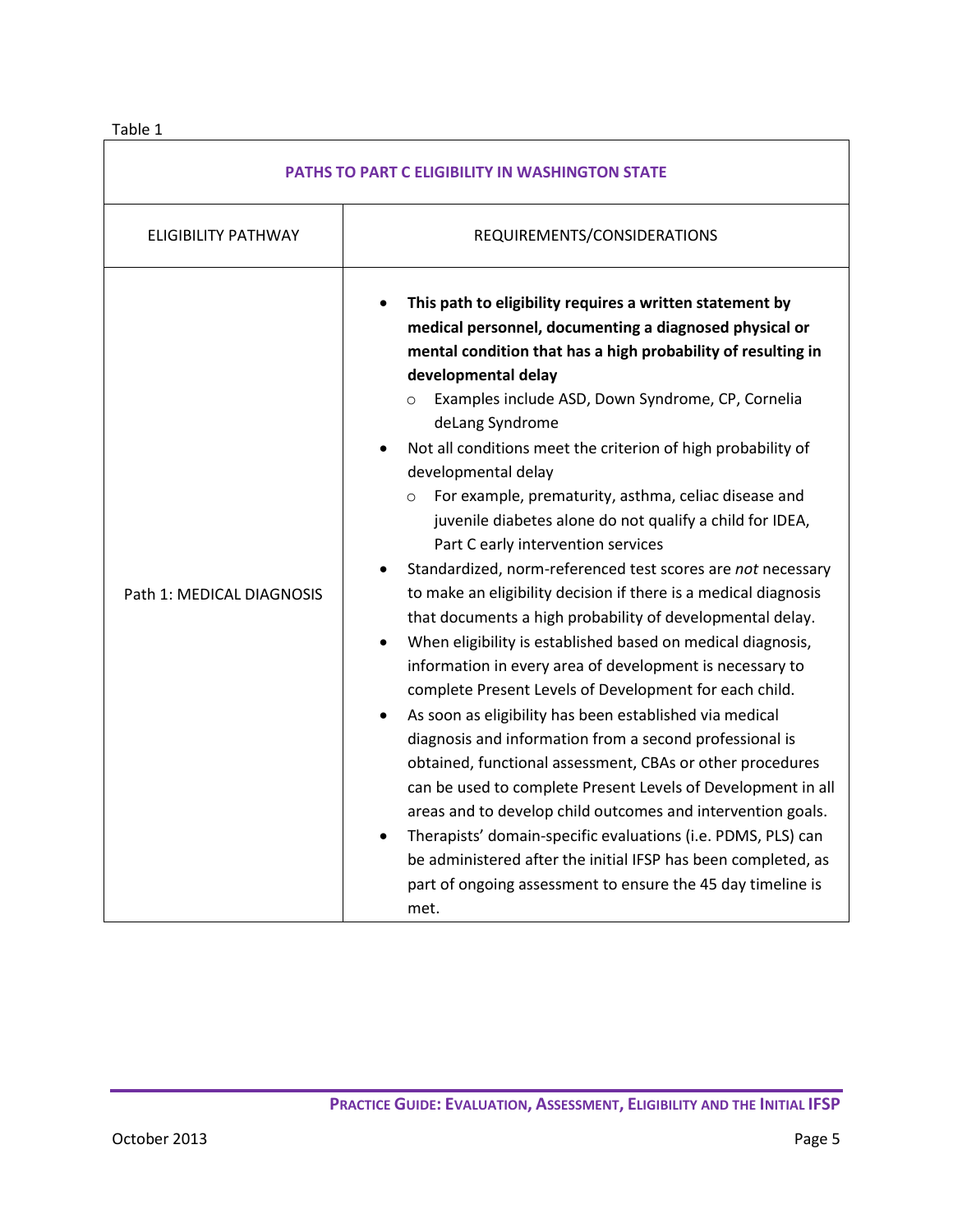| Path 2: NORM-REFERENCED,<br><b>STANDARDIZED TEST RESULTS</b> | Norm-referenced, standardized test scores that include all<br>areas of development can also establish eligibility.<br>Washington State eligibility for Part C requires that norm-<br>$\bullet$<br>referenced scores in one or more developmental areas fall<br>1.5 standard deviations below the mean or represent a 25%<br>delay in the child's development.<br>When eligibility is established based on norm-referenced test<br>scores, assessment results in every area of development are<br>necessary to complete Present Levels of Development for<br>each child.<br>As soon as eligibility has been established using a<br>comprehensive norm-referenced instrument and information<br>from a second professional, curriculum-based instruments<br>can be used by a second professional, to complete Present<br>Levels of Development in all areas.<br>In addition, selected domains of curriculum-based tests can<br>$\bullet$<br>also be used to gather specific information in particular areas<br>for purposes of developing functional and meaningful child<br>outcomes and intervention goals.<br>Therapists' domain-specific evaluations can be administered<br>٠<br>after the initial IFSP as part of ongoing assessment to ensure<br>the 45 day timeline is met. |
|--------------------------------------------------------------|----------------------------------------------------------------------------------------------------------------------------------------------------------------------------------------------------------------------------------------------------------------------------------------------------------------------------------------------------------------------------------------------------------------------------------------------------------------------------------------------------------------------------------------------------------------------------------------------------------------------------------------------------------------------------------------------------------------------------------------------------------------------------------------------------------------------------------------------------------------------------------------------------------------------------------------------------------------------------------------------------------------------------------------------------------------------------------------------------------------------------------------------------------------------------------------------------------------------------------------------------------------------------------|
|                                                              | Use "informed clinical opinion" as a primary procedure to make an eligibility decision only in cases<br>where there are no appropriate norm-referenced, standardized instruments available due to age or                                                                                                                                                                                                                                                                                                                                                                                                                                                                                                                                                                                                                                                                                                                                                                                                                                                                                                                                                                                                                                                                         |

## **Initial Child Assessment**

developmental status.

## **Procedural Requirement**

A multidisciplinary assessment of each infant or toddler with a disability must be conducted by qualified personnel, in order to identify the child's unique strengths and needs and the early interventions services appropriate to meet those needs. Child assessment must also be comprehensive to include all areas of development.

## **Rationale**

Areas of development in infants and toddlers are interdependent and interrelated. Specific developmental problems can be associated with delays or disabilities in multiple areas of development. For example, a low score in the area of communication may be due to hearing loss, cognitive delays that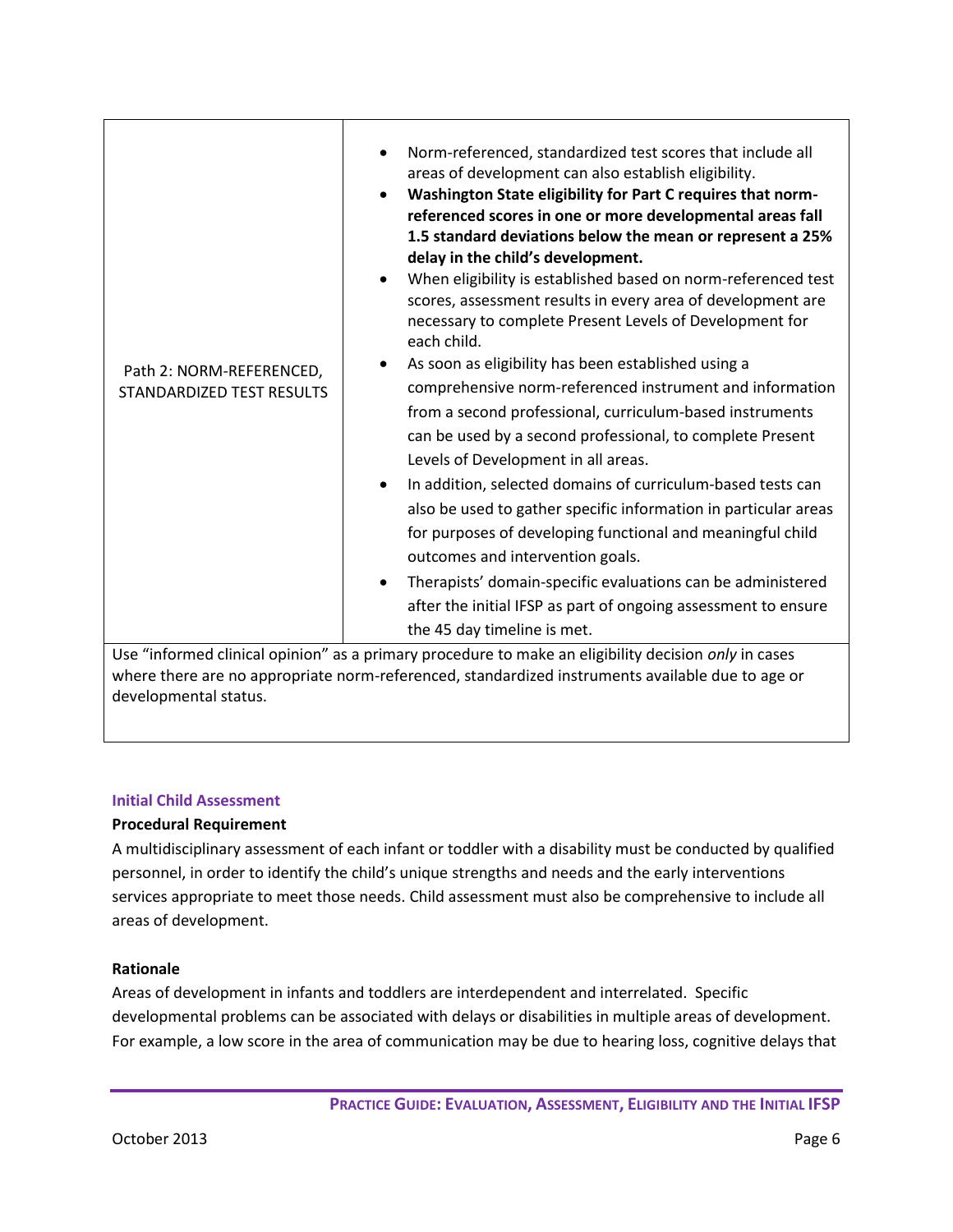make learning language difficult or social-emotional problems that interfere with parent-child interaction. Comprehensive, in-depth information about the child's overall development and participation is essential for developing functional IFSP outcomes, planning appropriate intervention methods and strategies, and monitoring progress.

## **Functional Child Assessment Practices to Consider**

- Each team member must share with the entire team, useful information collected from the family, starting at referral.
- Begin functional child assessment after comprehensive evaluation has been completed or a diagnosed condition has been established.
- Observe the child in the context of their daily routines to determine successful participation and current challenges.
- Use skill sequences and data protocols from curriculum-based assessments to better understand unique strengths and needs in all areas of development. Use observational procedures and parent assessment components of CBAs to enhance understanding about the relationship between the child's development and participation in everyday life.
- Synthesize all information on the child's development and functional participation in family routines and activities into the Summary of Functional Performance.
- Use initial child assessment information as a point of comparison for monitoring progress toward IFSP child outcomes, for selecting and modifying intervention strategies, and for selecting Outcome Descriptor Statements on the COS.
- IDEA Part C requires qualified personnel to use informed clinical opinion as a regular component of every evaluation and assessment procedure.

## **Family-Directed Assessment**

## **Procedural Requirement**

Family-directed assessment must be conducted by qualified personnel in order to identify the family's concerns, priorities, and resources and the supports and services necessary to enhance the family's capacity to meet the developmental needs of their infant or toddler with a disability and/or developmental delay.

The family-directed assessment must:

- Be voluntary on the part of each family member participating in the assessment;
- Be based on information obtained through an assessment tool and also through an interview with those family members who elect to participate in the assessment, and;
- Include the family's description of concerns, priorities and resources related to enhancing the development of their child. (34 CFR §303.321(c)(2)(i-iii).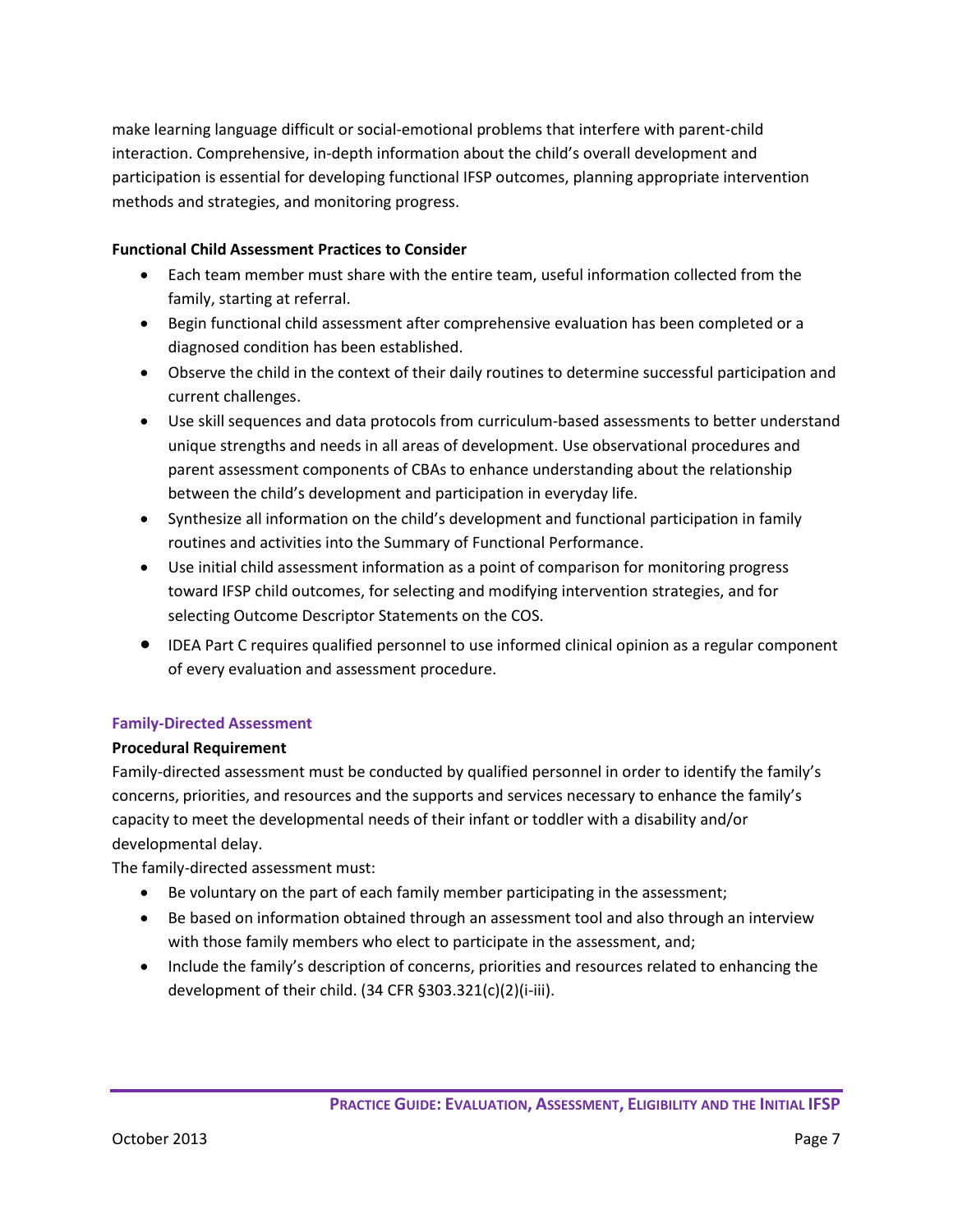#### **Rationale**

The IFSP builds on the family's strengths and resources so that their concerns and priorities can be addressed. This must occur in order to support the child's participation in everyday routines and activities that are important to the family. Learning about each family's unique concerns, priorities, resources and routines provides an important foundation and context for practitioners to help families help their children develop and learn, to be able to communicate their child's needs to others, and to understand their rights in early intervention.

- Family **concerns** about their child and **priorities** for the family are the basis for planning functional assessment and developing meaningful and relevant child and family outcomes.
- Understanding family **resources** assists the IFSP Team to identify appropriate intervention strategies, supports for caregivers, and services to meet functional IFSP outcomes.
- Learning about **routines and activities** of the child and family is necessary to identify naturally occurring learning opportunities that support children's development. Young children learn best through routines and activities that they are interested in and participate in daily with family members, caregivers and other important people in their lives.

## **Family-Directed Assessment Practices to Consider**

- Explain to every family that information about daily routines will help the team develop intervention methods and strategies to support the child's participation in important family activities.
- Always assure parents that sharing information about their family is voluntary and does not impact eligibility for or the delivery of IDEA, Part C, early intervention services.
- When talking with families about their priorities and concerns, start by asking, "What would you like to see happen for your child/family?"
- Use family assessment methods, (e.g., interviews, questionnaires, ecomaps, and family report components of CBAs) to find out about each family's concerns, priorities, routines, and resources related to enhancing their child's development.
- Incorporate the information gathered using family assessment methods into development of the IFSP outcomes.
- Review family-directed assessment information periodically with the family to incorporate changes in concerns, priorities, resources, routines and activities into subsequent IFSPs.

## **The Initial IFSP Meeting Within 45 days from Referral**

Working together with the family, use all available eligibility evaluation and initial assessment information to:

- Discuss assessment findings as a team
- Complete the Summary of Functional (child) Performance (SFP)
- Select an Outcome Descriptor Statement on the entry COS
- Develop functional IFSP child and family outcomes
- Plan intervention methods, strategies and services